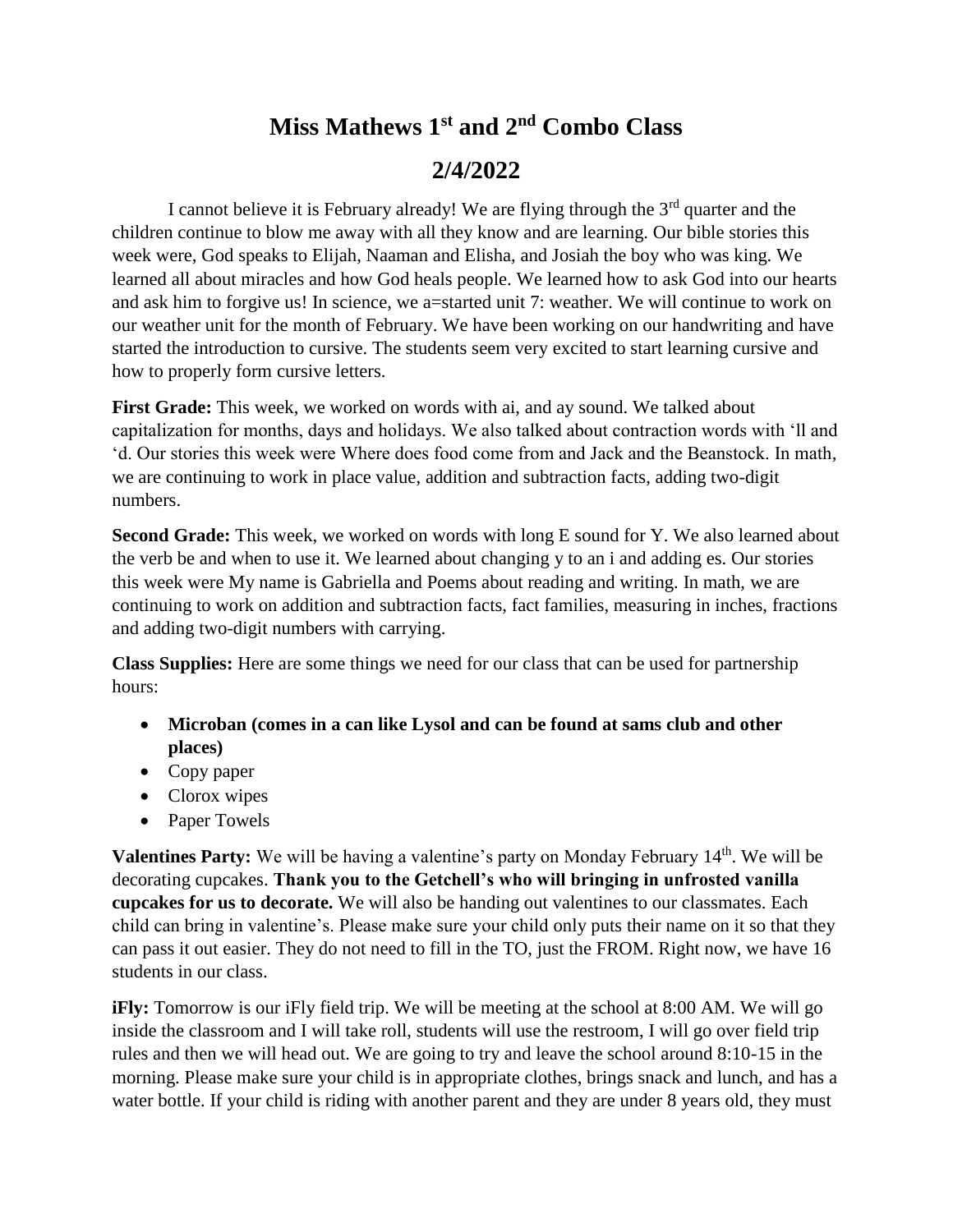bring their booster seat to school first thing in the morning. If they do not have a booster seat, they will not be allowed to go on the field trip.

Blessings,

Miss Mathews

#### **Important Dates:**

2/4: iFly field trip 2/18: Minimum Day 2/21-25: No School- Winter Break

#### **First Grade Spelling Words (Words with oa, ow):**

- 1. show
- 2. row
- 3. grow
- 4. low
- 5. blow
- 6. snow
- 7. boat
- 8. coat
- 9. road
- 10. toad
- 11. flown
- 12. toast

#### **Challenge Words (Words with ar):**

- 1. dark
- 2. park

#### **Second Grade Spelling Words (Words with ar):**

- 1. car
- 2. dark
- 3. arm
- 4. star
- 5. park
- 6. yard
- 7. party
- 8. hard
- 9. farm
- 10. start
- 11. part
- 12. spark
- 13. art